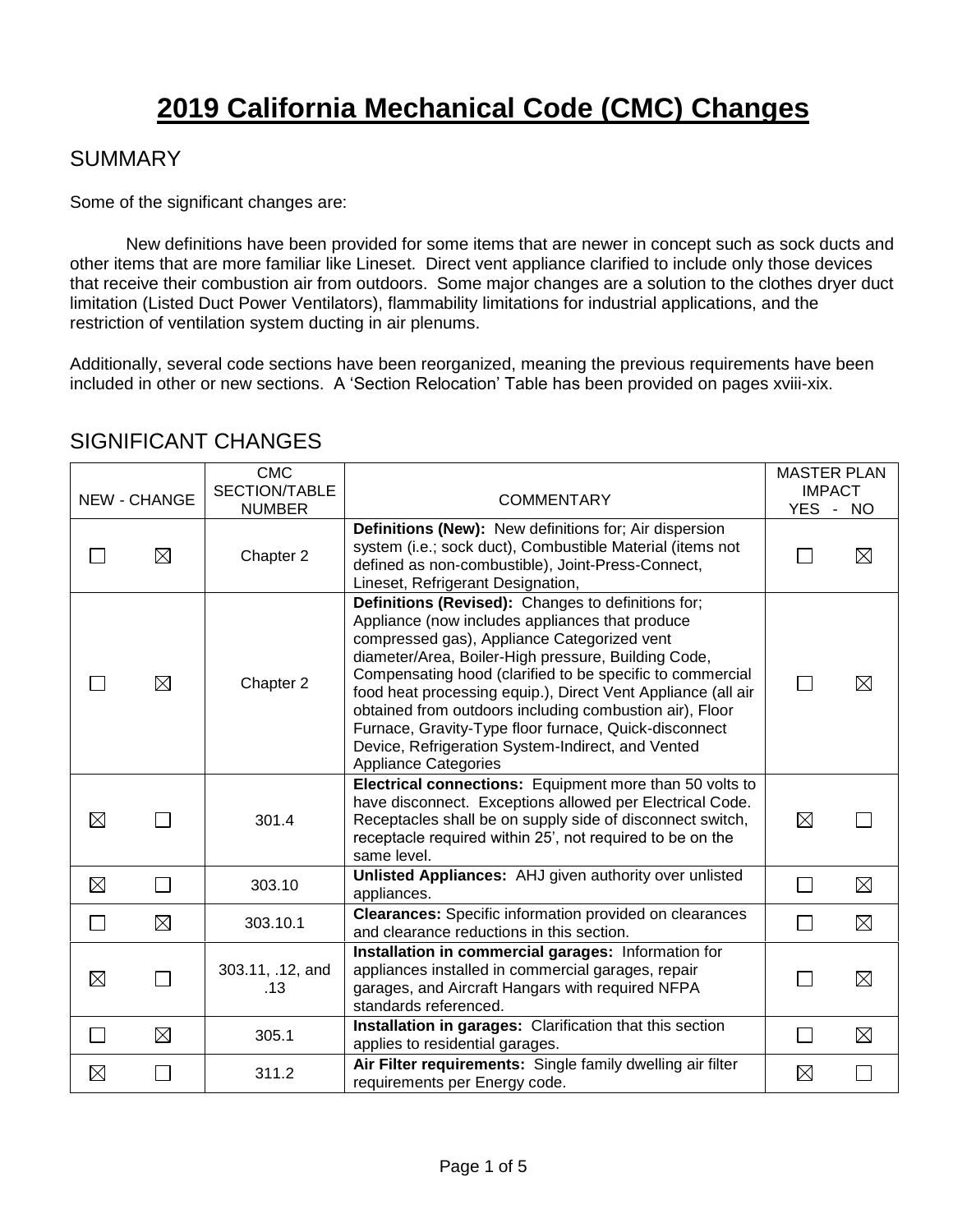|                |                     | <b>CMC</b>                                    |                                                                                                                                                                                                                                                                                                                                                                                                                                                                                          | <b>MASTER PLAN</b>        |             |
|----------------|---------------------|-----------------------------------------------|------------------------------------------------------------------------------------------------------------------------------------------------------------------------------------------------------------------------------------------------------------------------------------------------------------------------------------------------------------------------------------------------------------------------------------------------------------------------------------------|---------------------------|-------------|
|                | <b>NEW - CHANGE</b> | SECTION/TABLE<br><b>NUMBER</b>                | <b>COMMENTARY</b>                                                                                                                                                                                                                                                                                                                                                                                                                                                                        | <b>IMPACT</b><br>YES - NO |             |
| $\boxtimes$    |                     | 401.2                                         | Filter requirements [BSC-CG]: Requirements for MERV<br>13 filters on mechanically ventilated spaces where the<br>Green Code is applicable. Section relocated from 503.                                                                                                                                                                                                                                                                                                                   |                           | $\boxtimes$ |
| $\boxtimes$    |                     | 402.1.3                                       | Ventilation in Health Care facilities [OSHPD, 1, 2, 3, 4,<br>& 5]: Applicable ASHREA standards for these facilities<br>outlined.                                                                                                                                                                                                                                                                                                                                                         |                           | $\boxtimes$ |
| $\Box$         | $\boxtimes$         | 402.2                                         | Natural Ventilation: Exceptions for allowing natural<br>ventilation only clarified.                                                                                                                                                                                                                                                                                                                                                                                                      |                           | $\boxtimes$ |
|                | ⊠                   | 404.3.2                                       | Secondary Recirculation Systems: Formulas clarified.                                                                                                                                                                                                                                                                                                                                                                                                                                     |                           | $\boxtimes$ |
| $\Box$         | ⊠                   | 416.1                                         | Protective Environment Rooms [OSHPD 1, 1R, 2, 3, 4,<br>& 5]: ASHRAE standards for these areas referenced.                                                                                                                                                                                                                                                                                                                                                                                | $\blacksquare$            | $\boxtimes$ |
| $\mathbf{I}$   | ⊠                   | 419                                           | <b>Neonatal Intensive Care Units [OSHPD 1]: Ventilation</b><br>requirements for these areas included in the code.                                                                                                                                                                                                                                                                                                                                                                        | $\mathsf{L}$              | $\boxtimes$ |
|                | ⊠                   | Table 4-A                                     | <b>Pressure Relationship and Ventilation Requirements</b><br>for OSHPD facilities: Changes throughout the table.                                                                                                                                                                                                                                                                                                                                                                         |                           | $\boxtimes$ |
| $\mathbb{R}^n$ | $\boxtimes$         | Table 4-B                                     | Filter Efficiencies for OSHPD facilities: Changes in the<br>table.                                                                                                                                                                                                                                                                                                                                                                                                                       | $\Box$                    | $\boxtimes$ |
| $\Box$         | $\boxtimes$         | Table 403.7                                   | Minimum exhaust rates: Locker rooms broken into more<br>specific uses and shower rooms defined and added.                                                                                                                                                                                                                                                                                                                                                                                | $\Box$                    | $\boxtimes$ |
| $\boxtimes$    | $\Box$              | 504.4, 504.4.2.1<br>Exception &<br>504.4.2.3. | <b>Clothes Dryer Duct Material and Length Limitation:</b><br>Required listing for clothes dryer exhaust duct provided for<br>reference (UL 2158A). Duct power ventilator provided as<br>exemption to maximum clothes dryer duct length. Listing<br>provided for exhaust duct ventilators for reference (UL<br>705).                                                                                                                                                                      | $\boxtimes$               |             |
| $\boxtimes$    |                     | 505                                           | Product Conveying Systems: Allowances for exceeding<br>flammability limits (Ovens and Furnaces can exceed in<br>accordance with NFPA 86 and deflagration in accordance<br>with NFPA 68), requirements for air moving devices,<br>separation required (between flames, sparks, or hot<br>materials and flammable or combustible materials), fire<br>damper requirements, fire detection, alarm system,<br>automatic extinguishing system, and shut down<br>requirements added to section. |                           | $\boxtimes$ |
| $\boxtimes$    |                     | 506.3                                         | Penetrations: Exhaust ducts not permitted through fire<br>walls. Allowance for penetrations of Fire Barriers. New<br>requirements for condensate and drainage of system.                                                                                                                                                                                                                                                                                                                 |                           | $\boxtimes$ |
|                | $\boxtimes$         | 506.10                                        | Duct Clearances: Duct clearance requirements.                                                                                                                                                                                                                                                                                                                                                                                                                                            |                           | $\boxtimes$ |
|                | $\boxtimes$         | 506.11 and table                              | <b>Clearance Reduction methods:</b> Allowances for reducing<br>duct clearance.                                                                                                                                                                                                                                                                                                                                                                                                           |                           | $\boxtimes$ |
| $\mathbb{R}^n$ | ⊠                   | 519                                           | Type II Hoods: Requirements for Type II hoods re-<br>organized into this section.                                                                                                                                                                                                                                                                                                                                                                                                        |                           | $\boxtimes$ |
| $\boxtimes$    | $\vert \ \ \vert$   | 602.4                                         | Phenolic: Must be installed per SMACNA Phenolic Duct<br>Standards                                                                                                                                                                                                                                                                                                                                                                                                                        | $\mathsf{L}$              | $\boxtimes$ |
|                | $\boxtimes$         | 602.5.                                        | Gypsum: Gypsum products shall have a mold or mildew<br>resistant surface. Gypsum products shall not be exposed<br>in supply ducts.                                                                                                                                                                                                                                                                                                                                                       | $\mathbf{L}$              | $\boxtimes$ |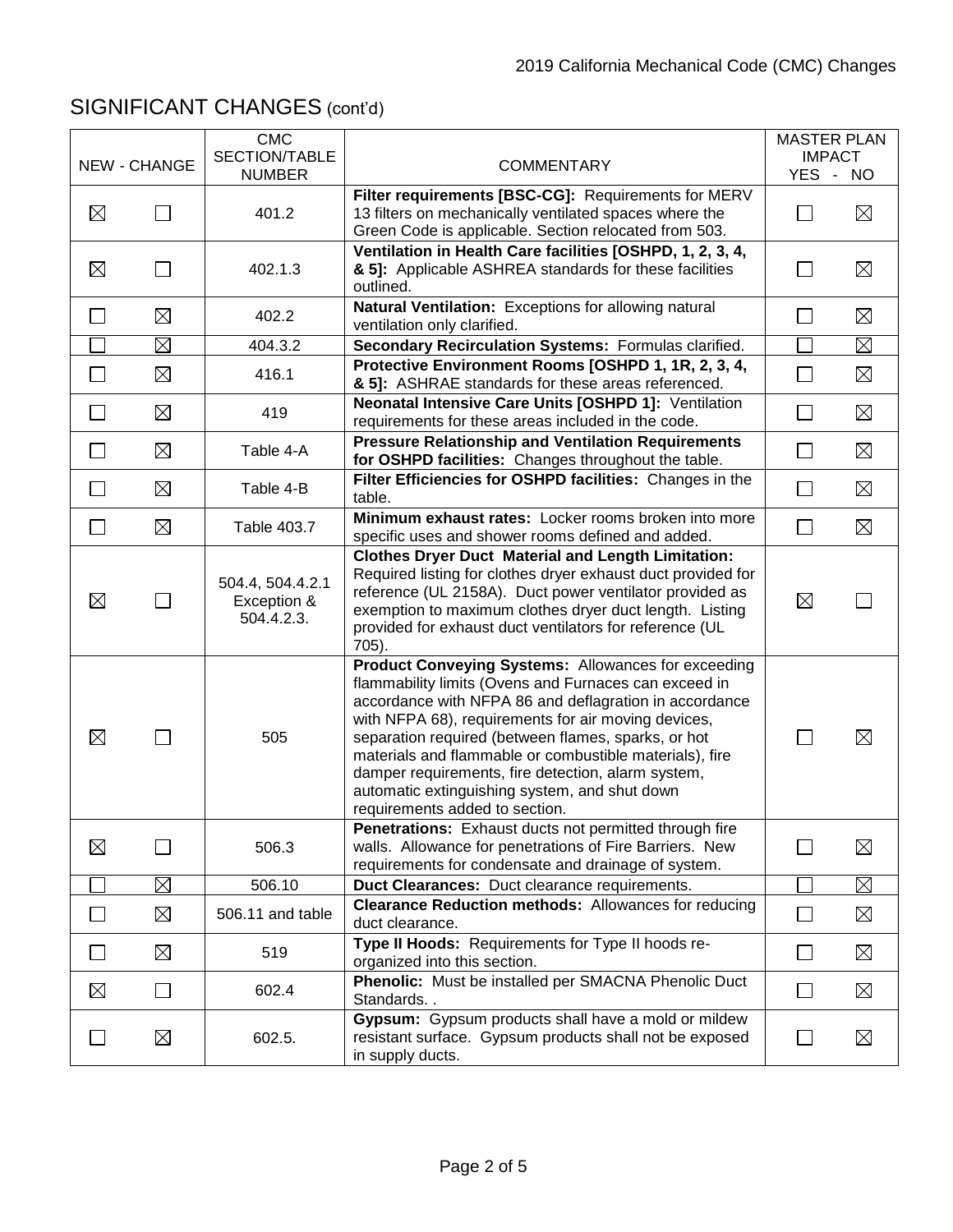|                             | <b>NEW - CHANGE</b> | <b>CMC</b><br>SECTION/TABLE<br><b>NUMBER</b> | <b>COMMENTARY</b>                                                                                                                                                                                                                                                                                                          | <b>MASTER PLAN</b> | <b>IMPACT</b><br>YES - NO |
|-----------------------------|---------------------|----------------------------------------------|----------------------------------------------------------------------------------------------------------------------------------------------------------------------------------------------------------------------------------------------------------------------------------------------------------------------------|--------------------|---------------------------|
|                             | $\boxtimes$         | 603.4.1                                      | Length Limitation: Flexible air ducts now allowed for as<br>an elbow at a terminal device.                                                                                                                                                                                                                                 | П                  | $\boxtimes$               |
| $\sim$                      | $\boxtimes$         | 603.5                                        | Flexible Air Ducts: Requirements for installation of<br>flexible air duct outlined.                                                                                                                                                                                                                                        | $\boxtimes$        | П                         |
| $\Box$                      | $\boxtimes$         | 603.10                                       | Joints and Seams of ducts: Listing requirements (UL<br>181 or UL 181B and in accordance with table 603.10)                                                                                                                                                                                                                 | $\boxtimes$        | $\Box$                    |
| $\boxtimes$                 | $\Box$              | 603.10.1 and<br>603.10.1.1                   | Duct Leakage Test: Testing parameters for duct leakage<br>test outlined and procedures for failed tests. Duct leakage<br>tests for low rise residential shall be per the energy code.                                                                                                                                      | $\mathsf{L}$       | $\boxtimes$               |
| $\mathcal{L}_{\mathcal{A}}$ | $\boxtimes$         | 603.12                                       | <b>Underground Installation: New added requirements for</b><br>underground ducts.                                                                                                                                                                                                                                          | $\Box$             | $\boxtimes$               |
| ⊠                           | $\mathcal{L}$       | 603.13                                       | Air Dispersion Systems: Must be in exposed locations,<br>under positive pressure, and not pass through fire rated<br>construction, and shall be labeled in accordance with UL<br>2518.                                                                                                                                     | <b>Contract</b>    | $\boxtimes$               |
|                             | $\boxtimes$         | 605.4                                        | Multiple Arrangements: Where sizes require the use of<br>multiple dampers, the dampers shall be listed for use in<br>multiple arrangements.                                                                                                                                                                                | <b>Contract</b>    | $\boxtimes$               |
| $\sim$                      | $\boxtimes$         | 701.1.1                                      | Other Types of Appliances: Appliances with power<br>burners included in section.                                                                                                                                                                                                                                           | $\mathsf{L}$       | $\boxtimes$               |
| $\boxtimes$                 | $\mathbf{L}$        | 802.2.8                                      | Incinerators: Commercial Industrial-type incinerators to<br>be installed per NFPA 82.                                                                                                                                                                                                                                      | $\vert \ \ \vert$  | $\boxtimes$               |
| $\boxtimes$                 | $\sim$              | 802.3.6                                      | Venting Systems Above Ceiling or Non-ducted Air<br>handling systems: Requirements for a venting system to<br>be able to pass through a non-ducted portion of the air<br>handling system.                                                                                                                                   |                    | $\boxtimes$               |
| $\boxtimes$                 |                     | 802.6                                        | Gas Vents: Section re-written. Figure 802.8 provided.                                                                                                                                                                                                                                                                      |                    | $\boxtimes$               |
| $\boxtimes$                 | $\mathsf{L}$        | 803.2.6                                      | Elbows in connectors: Allowances for elbows in venting<br>connectors.                                                                                                                                                                                                                                                      | $\vert \ \ \vert$  | $\boxtimes$               |
| $\boxtimes$                 | $\Box$              | 902.7                                        | Use of Oxygen Under Pressure: Backpressure<br>regulator and relief valve required. Must comply with<br><b>NFPA 51.</b>                                                                                                                                                                                                     | <b>Contract</b>    | $\boxtimes$               |
| $\boxtimes$                 | $\sim$              | 902.14                                       | Gas Appliance Pressure Regulator: Shall be installed<br>where appliance requires a different operating pressure<br>than that supplied.                                                                                                                                                                                     |                    | $\boxtimes$               |
| ⊠                           | $\blacksquare$      | 904.14                                       | Electric Central Furnaces: Shall comply with UL 1995<br>and installed in accordance with the manufacturer's<br>installation instructions.                                                                                                                                                                                  |                    | $\boxtimes$               |
| $\boxtimes$                 | $\Box$              | 918.5                                        | <b>Combustible Material Adjacent to Cooking Top: Food</b><br>service ranges; clearance to combustibles; 18"<br>horizontally, 2' above the surface of the cook top where<br>the combustible material is completely shielded by high<br>shelving, warming closet, or other system. Reduced<br>clearances per Table 303.10.1. |                    | $\boxtimes$               |
|                             | $\boxtimes$         | 931.4                                        | Electric Kiln: To be listed with UL 499.                                                                                                                                                                                                                                                                                   |                    | $\boxtimes$               |
| $\boxtimes$                 | $\Box$              | 1002.5                                       | Dual Purpose Water Heater: Used for space and water<br>heating shall be listed or labeled in accordance with Table<br>1203.2.                                                                                                                                                                                              | $\Box$             | $\boxtimes$               |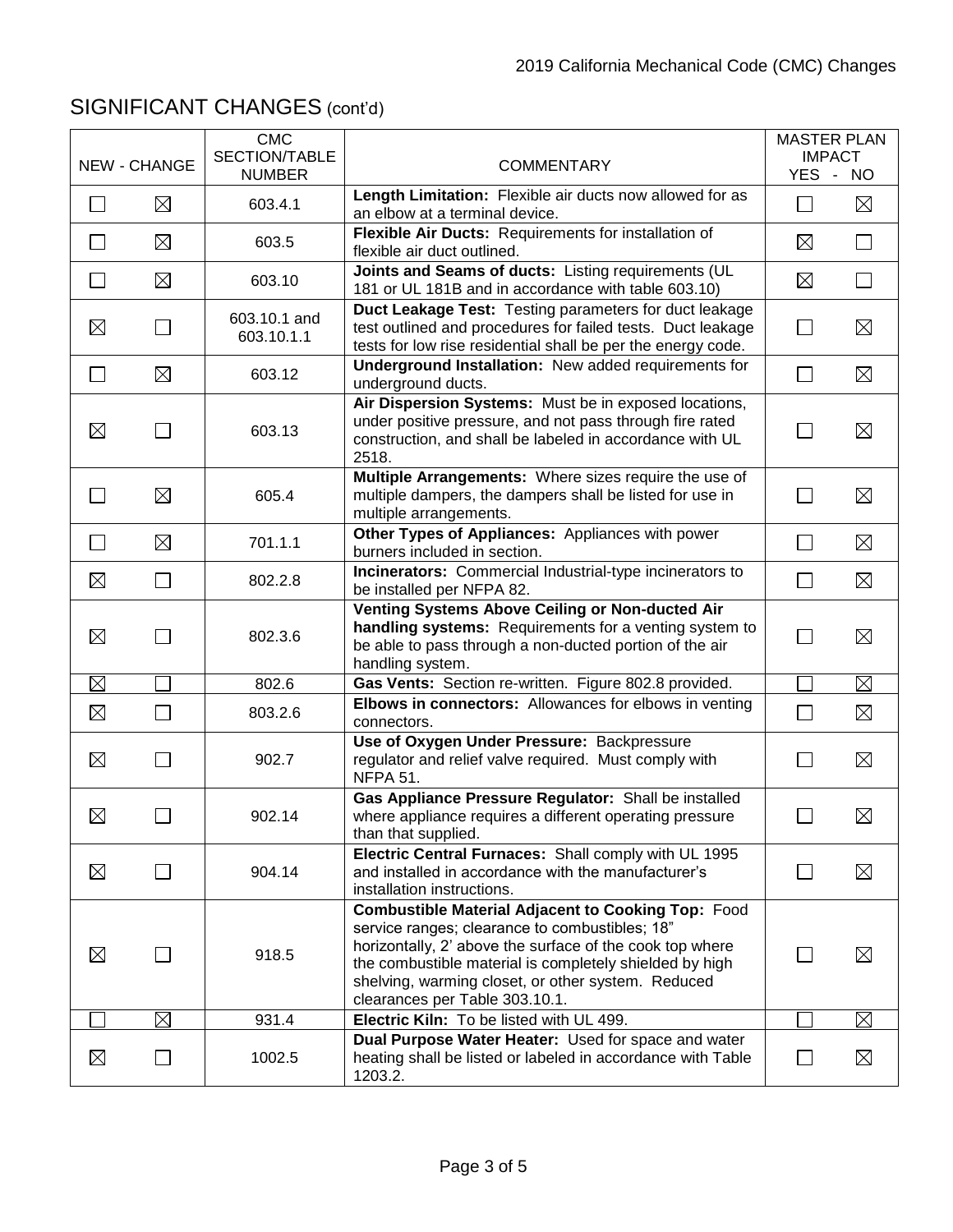|                             | <b>NEW - CHANGE</b>         | <b>CMC</b><br>SECTION/TABLE | <b>COMMENTARY</b>                                                                                                                                                                                                                                                           | <b>MASTER PLAN</b><br><b>IMPACT</b> |                             |
|-----------------------------|-----------------------------|-----------------------------|-----------------------------------------------------------------------------------------------------------------------------------------------------------------------------------------------------------------------------------------------------------------------------|-------------------------------------|-----------------------------|
|                             |                             | <b>NUMBER</b>               |                                                                                                                                                                                                                                                                             | YES - NO                            |                             |
| $\boxtimes$                 |                             | 1102.2.                     | Ammonia Systems (R-717): Ammonia systems shall not<br>be regulated by this chapter but shall comply with IIAAR 2,<br>.IIAAR 3, IIAAR 4, and IIAAR 5.                                                                                                                        |                                     | $\boxtimes$                 |
|                             | $\boxtimes$                 | 1103.1.1                    | Safety Group: Table 1102.3 referenced and each<br>refrigerant noted as being assigned to a safety group<br>based on it's hazard.                                                                                                                                            |                                     | $\boxtimes$                 |
|                             | ⊠                           | 1106.2                      | <b>Refrigeration Machinery Room Requirements:</b><br>Requirements for refrigeration machinery rooms (Access,<br>Openings, Detectors and Alarms, Refrigerant Detectors,<br>Mechanical ventilation, Ventilation, and Emergency<br>Ventilation, requirements.).                | $\mathcal{L}$                       | $\boxtimes$                 |
|                             | $\boxtimes$                 | 1107.0                      | <b>Machinery Room Special Requirements: Requirements</b><br>for machinery rooms (Flame Producing Devices, doors,<br>walls, floors, Ceilings, Exterior Openings, Sealing,<br>Mechanical Ventilation, Refrigeration Detectors,<br>Refrigeration Systems, and Remote Control.) |                                     | $\boxtimes$                 |
|                             | $\boxtimes$                 | 1109.2                      | Refrigeration piping Joints: Press-connect or<br>mechanical joints that comply with UL 207 allowed<br>individually or as part of an assembly approved by an<br>approved laboratory.                                                                                         | $\Box$                              | $\boxtimes$                 |
| $\overline{\phantom{a}}$    | $\boxtimes$                 | 1109.7                      | Refrigeration Piping Enclosure: Press-connect joints<br>allowed for tubing larger than 3/4".                                                                                                                                                                                | $\Box$                              | $\boxtimes$                 |
| $\Box$                      | ⊠                           | 1111.0                      | Pressure-Limiting Devices: Requirements for pressure<br>liming devices for refrigeration systems.                                                                                                                                                                           | $\Box$                              | $\boxtimes$                 |
| $\mathcal{L}_{\mathcal{A}}$ | $\boxtimes$                 | 1112.4                      | Evaporators: Requirements for evaporators for<br>refrigeration systems.                                                                                                                                                                                                     | $\Box$                              | $\boxtimes$                 |
| $\overline{\phantom{a}}$    | $\boxtimes$                 | 1112.5                      | Hydrostatic Expansion: Requirements for addressing<br>hydrostatic expansion for refrigeration systems.                                                                                                                                                                      | $\Box$                              | $\boxtimes$                 |
| $\mathcal{L}_{\mathcal{A}}$ | $\boxtimes$                 | 1205.2                      | <b>Pressure Test:</b> List of plastic piping types allowed to be<br>tested with air.                                                                                                                                                                                        | $\Box$                              | $\boxtimes$                 |
|                             | $\boxtimes$                 | 1208.1                      | Circulation Pumps: If less than 600 V, shall be UL 778<br>listed.                                                                                                                                                                                                           | $\Box$                              | $\boxtimes$                 |
| $\boxtimes$                 | $\mathcal{L}_{\mathcal{A}}$ | 1211.3                      | <b>CPVC/AL/CPVC Plastic Pipe Joints: Allowed solvents</b><br>and cements for these pipe types.                                                                                                                                                                              | $\boxtimes$                         | $\mathcal{L}_{\mathcal{A}}$ |
| ┓                           | ⊠                           | 1217.2                      | Radiant Under Floor Heating: Maximum allowed<br>temperatures expanded.                                                                                                                                                                                                      | $\Box$                              | $\boxtimes$                 |
| $\boxtimes$                 | $\Box$                      | 1217.3                      | Radiant Cooling Systems: Minimum temperature for<br>cooling systems provided.                                                                                                                                                                                               | $\Box$                              | $\boxtimes$                 |
| $\Box$                      | $\boxtimes$                 | 1217.4                      | Tube Placement for radiant systems: Lengths not to<br>vary more than 10% from the design.                                                                                                                                                                                   | $\Box$                              | $\boxtimes$                 |
| $\Box$                      | $\boxtimes$                 | 1217.3 and<br>1217.4        | Radiant systems and subfloors/walls: Changes to<br>requirements for these systems.                                                                                                                                                                                          | $\Box$                              | $\boxtimes$                 |
|                             | $\boxtimes$                 | 1301.1                      | Propane Pressure Allowed: 10 psi now allowed for<br>undiluted propane.                                                                                                                                                                                                      | $\mathsf{L}$                        | $\boxtimes$                 |
|                             | $\boxtimes$                 | 1308.4.1                    | Maximum Gas Demand: Adjustment for altitude now<br>only required for elevations above 2,000 feet.                                                                                                                                                                           | $\Box$                              | $\boxtimes$                 |